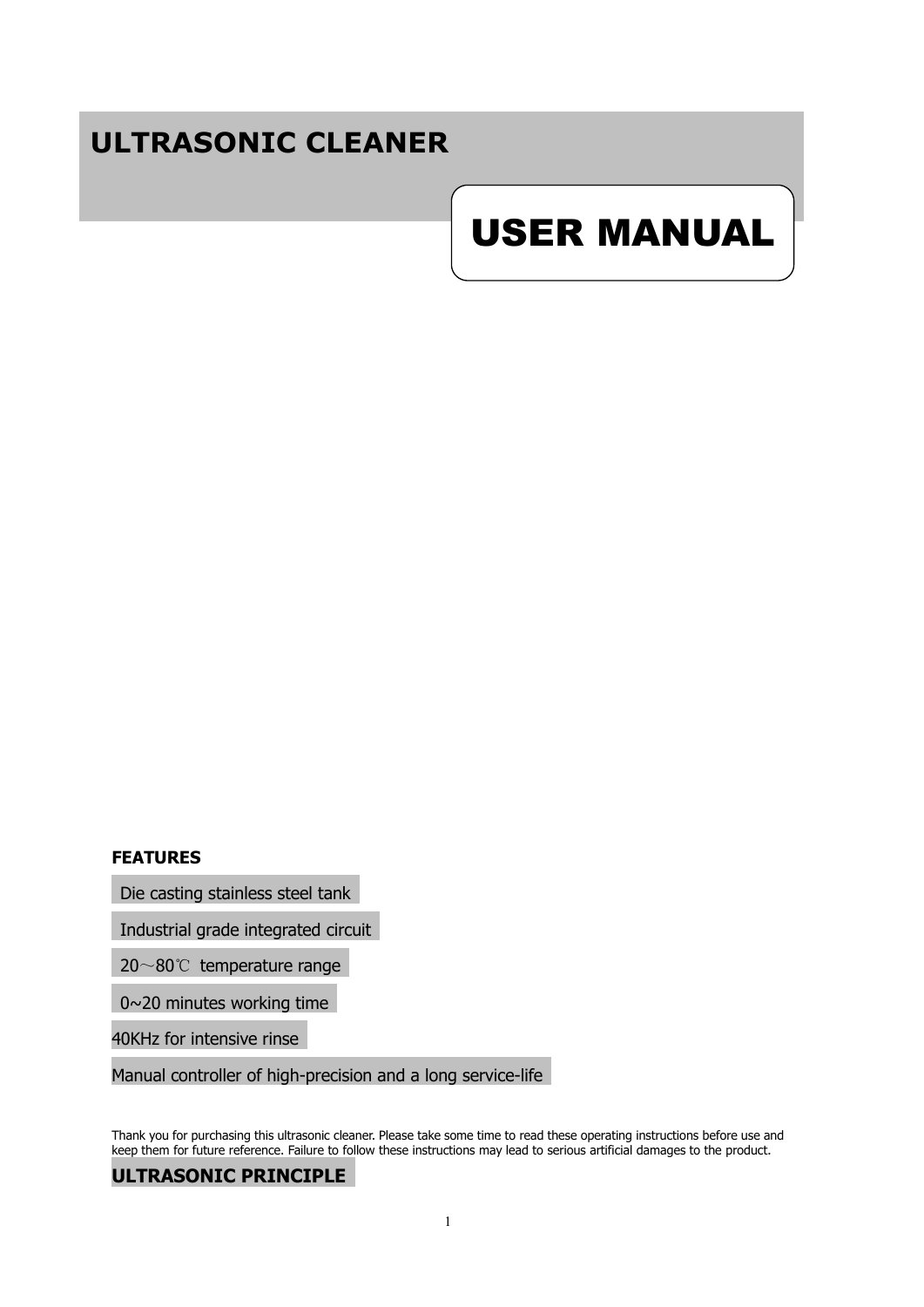

Ultrasonic cleaning is based on the cavitation effect caused by high frequency ultrasonic wave vibration signal in the fluid. licroscopic bubbles are formed, and then implode violently ausing the cavitation which create an intense scrubbing action n the surface of the item being cleaned. The bubbles are small nough to penetrate microscopic crevices, cleaning them toroughly and consistently.

Itrasonic cleaning is extremely effective at removing dirt and rime which would normally require tedious manual cleaning by and. It has been used to clean a wide variety of instruments and mechanical parts such as carburetors, returning them to almost ike new" condition without damage to delicate parts.

# **PREPARATION:**

**1.** Carefully unpack the cleaner, remove all packing materials and check whether any parts have become loose or damaged during transit.

#### **Contents:**

a: Main machine b: Sound proof lid c: Power lead

d: Outlet filter e: Mesh basket (Optional) f: Manual

2. Place the cleaner on a flat, clean surface and ensure that the cooling fan will get

- adequate ventilation, and that all controls are set to off, and the drain tap is closed.
- 3. Ensure that the power lead is securely plugged into the cleaner, and that no part of the lead is likely to contact with moisture.
- 4. Carefully fill at least 7cm depth with a solvent solution. Based on cleaning requirements, we recommend to use a small amount of cleaning solution because this will help increase the cleaning performance. Now the cleaner is ready for use.

## **Attention**

A) While the machine is working normally, the syntony of the ultrasonic wave and tank gives a well-proportioned sound with no shudder on the surface of the water but sprays generated by the tiny bubbles. If there are discontinuous surges, please add orreduce a little of washing solution in the tank to stop the surges, which is good for get a better cleaning effect.

B) Please don't make the machine work for a continuous long time (not more than 60 minutes) as possible as you can because a long-time working will raise the temperature of the case, accelerate the burn-in process of inner electronic components and parts.

#### **SAFETY PRECAUTIONS**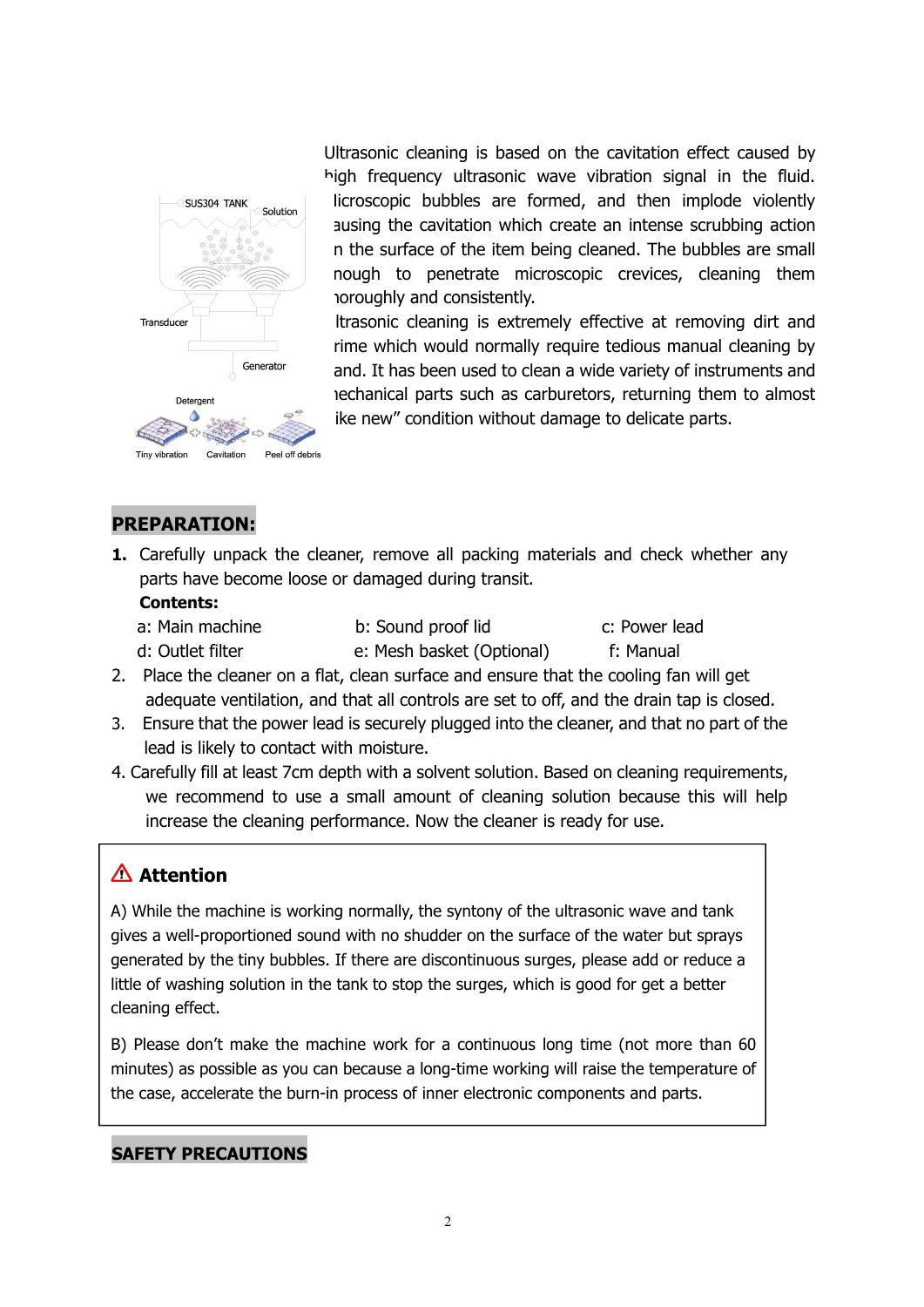#### **Keep it away from children !**

This device can not be used by individuals with limited physical knowledge, or the mental disabled, or those lacking experiences or knowledge, such as children, unless they are supervised by an individual who can take charge of their safety or have received training in operating the device .

#### **Please read the following items very carefully as failure to comply with them may invalidate your guarantee** $\sqrt{N}$

- 1) DO NOT run the cleaner continuously for more than one hour at a time because it can damage the internal components.
- 2) DO NOT operate the unit without fluid in the tank. Always ensure that the fluid is no higher than the max mark and no lower than the minimum depth of 7cm.
- 3) DO NOT drop any item into the tank because it may damage the transducer. Always place items gently into the tank and use the basket whenever possible.
- 4) The more items you place in the cleaning bath, the less cleaning efficient you can get. Leaving enough spaces among items rather than overlapping them is recommended.
- 5) Do keep the lid on during use. This will prevent splashes and reduce evaporation of the fluid.
- 6) Never immerse the machine or power cord in water or other liquid.
- 7) DO NOT touch the power plug with wet hands, especially when inserting or removing the plug.
- 8) DO NOT touch the unit if the machine has fallen into water during operation.<br>Remove the power plug from the socket firstly.
- 9) DO NOT disassemble the machine if you are not professional.
- 10) UNPLUG the power source while filling or emptying the tank.
- 11) DO NOT spray water or liquid over the device and the control panel.
- 12) DO NOT operate the cleaner without proper grounding.
- 13) DO NOT place the device on a soft surface where the vents can be blocked.
- 14) Always turn the heater off after using as leaving it on can make the fluid evaporate and damage the internal components.
- 15) Take care when adding or removing items from the cleaning tank as the splashed fluid is likely to be hot and damage the internal components. Any splashed fluid must be dried immediately.
- 16) In case of emergency or failure to follow the aforementioned items, disconnect the mains supply by removing the plug from the mains socket.

#### **APPLICATIONS**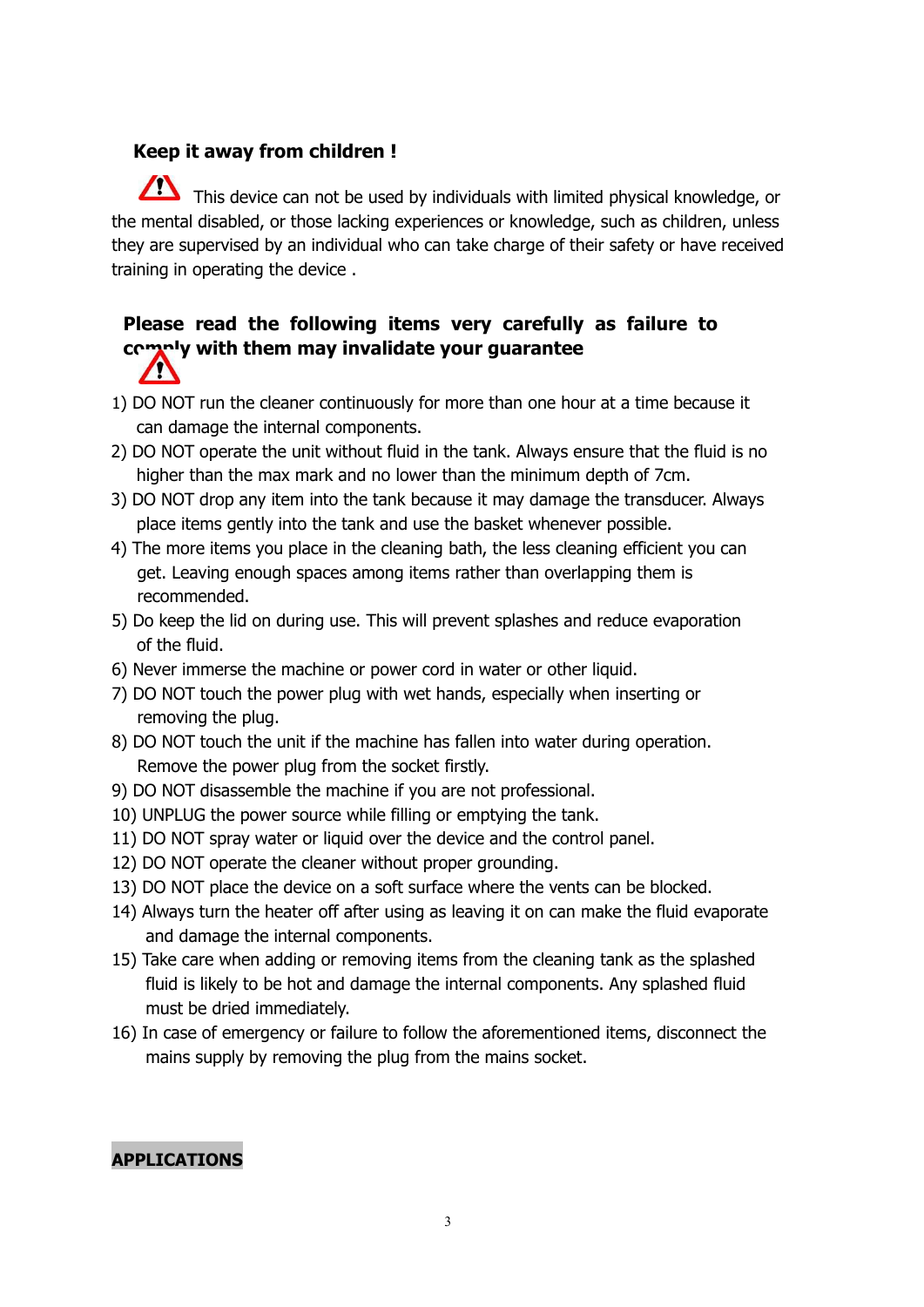This list is almost endless. Provided the product is non porous and can normally be immersed in water, they can be thoroughly cleaned. Here are some examples:

- Jewelry especially gold, silver & platinum
- Watchstraps
- Coins and other collectibles
- PCB Boards etc
- Engine/Model parts
- Toothbrushes & Dentures
- Electrical components
- Make-up cases
- Diesel injection pumps
- Printer heads and toner cartridges
- Motorcycle radiators
- Vehicle differentials
- Milking parlor equipment
- Golf clubs&grips&golf balls
- Horse bits&stirrups &horse brasses
- Tattoo needles
- Surgical equipment
- Motorcycle engine crank cases
- Engine cylinder heads
- Turbochargers
- Bicycle derailleurs
- Knives, bayonets and other militaria
- Gun and gun components

Ultrasonic cleaning is not recommended to be used to clean the following gemstones: Opal, Pearl, Emerald, Tanzanite, Malachite, Turquoise, Lapis and Coral.

#### **OPERATION**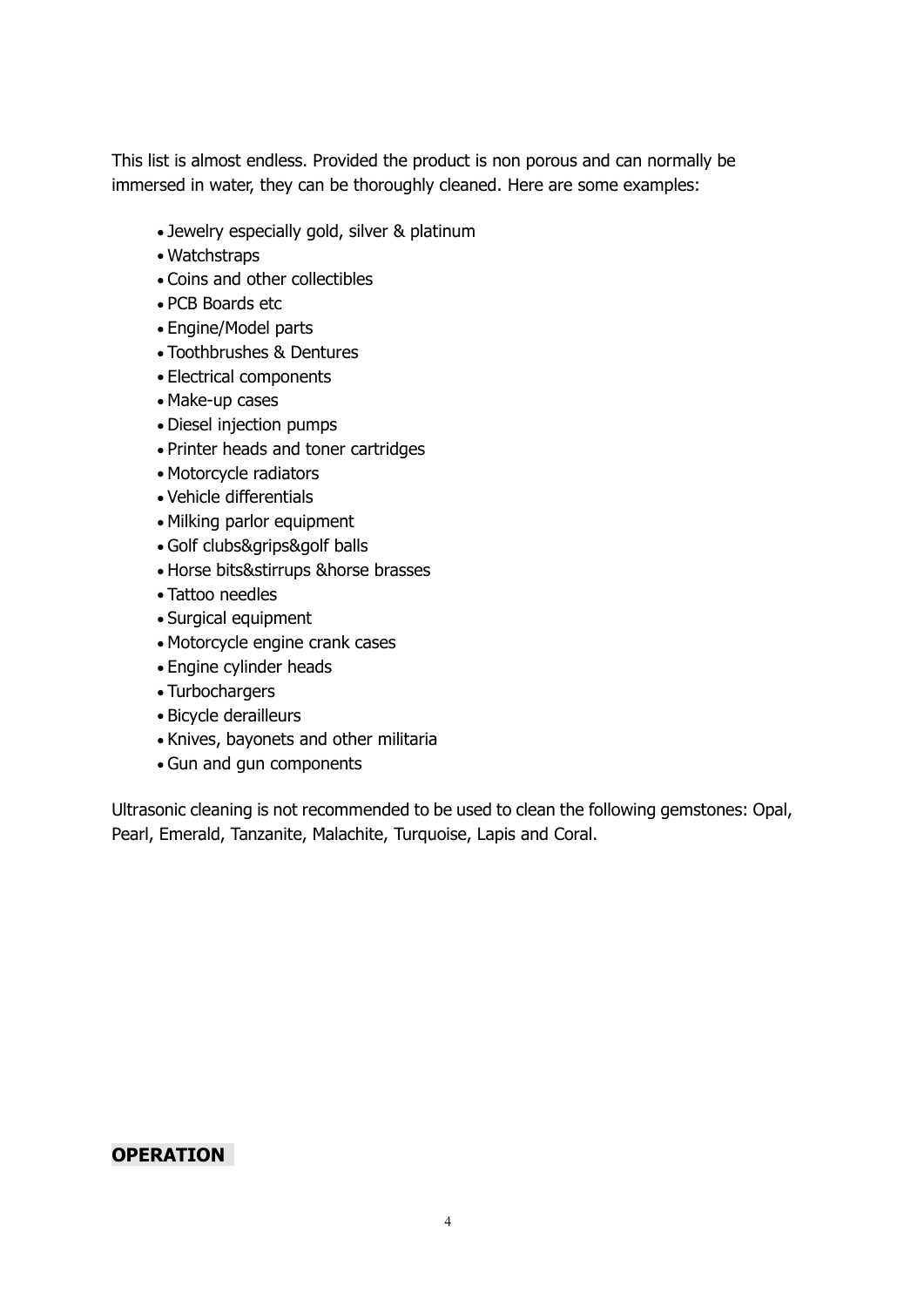1. Ultrasonic function:

1) Fill the stainless steel tank with cleaning solution;

2) Put the stuffs to be cleaned into the basket and then put the basket inside the tank(If no basket, put the stuffs gently on the bottom of the tank);

3)Plug the power lead into grounded outlet;

4) Rotate the "Ultrasonic" knob leftwards to "ON" for "Always on" work mode, or rotate the time setting knob rightwards to a certain time within 60 minutes. The machine will sizzle when it starts working.

NOTE: Do not run the cleaner continuously for more than one hour

5) Rotate the "Ultrasonic" knob to "OFF", the cleaner will stop working and the indicator light will turn off. And then unplug the power supply.

2. Heating function:

1) Rotate the "Heating" knob to set a certain temperature among 20℃-80℃. Generally the best cleaning temperature is among 40~60℃.

2) Rotate the "Heating" knob to "OFF", the cleaner will stop heating.

3. Empty the tank and clean both the outside and inside of the cleaner with a clean and dry cloth for use next time.

NOTE: Do not pour water out until it's cooling, because of hot water will hurt you and also empty burn will damage the machine itself.

#### **DIFFERENT WAYS OF CLEANING**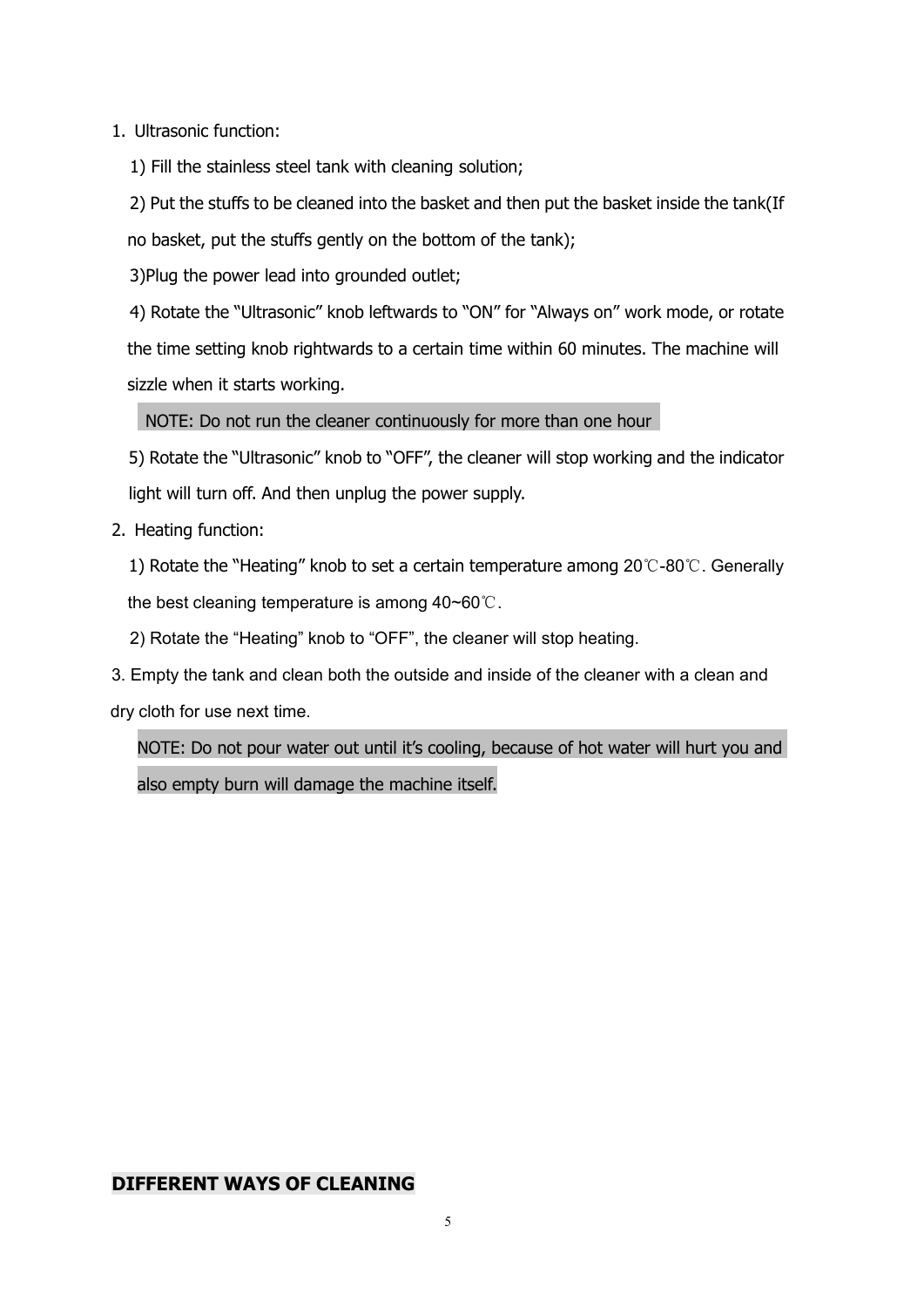**Gennral Cleaning**—use only water to clean under the temperature of about 50℃; **Enhanced Cleaning**—add few drops of standard cleaning solutions, liquid soap, or detergent, or any other non-acidic cleaning agents.

**Extensive Cleaning--**removing tarnish, carbon & rust from non-plated metals, it is recommended to use specific cleaning solution associated with ultrasonic cleaners.

**WARNING** : Strong acid or alkaline cleaning solution will cause corrosion, rust and even puncture of tank or machine body. To solve this problem, please dilute the solution to mild PH or use a special tank made of a specific-graded stainless steel, For example: use SUS304 tank.

The cleaning solution will deteriorate in effectiveness over time and use. It is important to regularly change the fluid and carefully wash the inside of the cleaning tank in order to preserve the effectiveness and longevity of the cleaner. Do not use corrosive or abrasive cleaning tools to clean the tank which must be wiped down and dried before it can be re-connected to the electrical supply.

NOTE: If the machine starts to spark, smoke, smell of burnt electrics or displays any other fault the operator must immediately stop the machine, and isolate it from the electrical supply and contact the supplier. It is dangerous to use it after that.

#### **Advantage**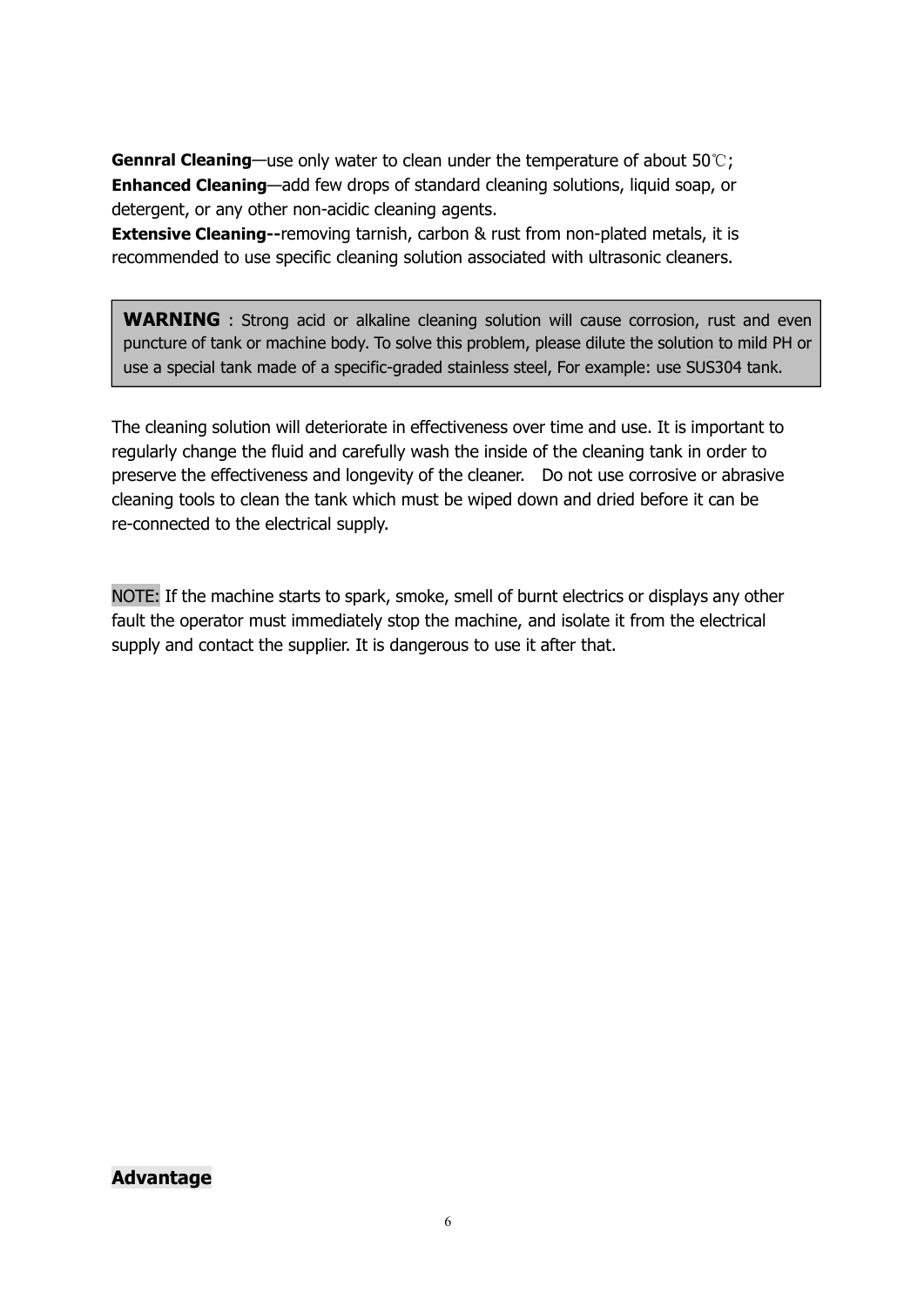Ultrasonic is widely used throughout industries to remove difficult contaminants from the parts during or after manufacturing process which might require a stage of cleaning before the next process. In general, if an item can be cleaned with liquid, it can be cleaned much faster and more thoroughly with an ultrasonic cleaner. Compared with traditional solvent/scrubbing, our ultrasonic cleaners:

- Are more effective at removing contaminants;
- Are quicker to get a good cleaning effect;
- Save labor time of employees (and subsequent labor cost);
- can heat the cleaning solutions to a suitable cleaning temperature so as to enhance the cleaning efficiency;
- Have a digital controller of high-precision and a long service-life;
- Are of high performance;
- reduce chemicals in the cleaned stuffs;
- Are environment friendly because of its recyclability.

#### **For Better cleaning effect:**

- Immerse the cleaned stuffs well into the water. (below the "MAX" mark)
- Add a small amount of cleaning solution is added.
- Make sure that there is enough space around each stuff in the tank. The more stuffs you place in the tank, the less efficiency you can get. It is not advised to overlap stuffs because the ultrasonic cleaning system can not work well with layered stuffs.
- Use a basket. Do not put stuffs directly into the bottom of the tank because that is harmful for the inner tank. So it is better to use a suitable basket. Especially a metal basket only absorbs about 8% ultrasonic energy.
- Choose a suitable temperature: Generally, the higher the temperature is, the better cleaning effect the ultrasonic cleaner can make. However, when temperature exceed 70℃~80℃, cleaning effect will be affected. So the best temperature we suggest is 40℃~60℃.